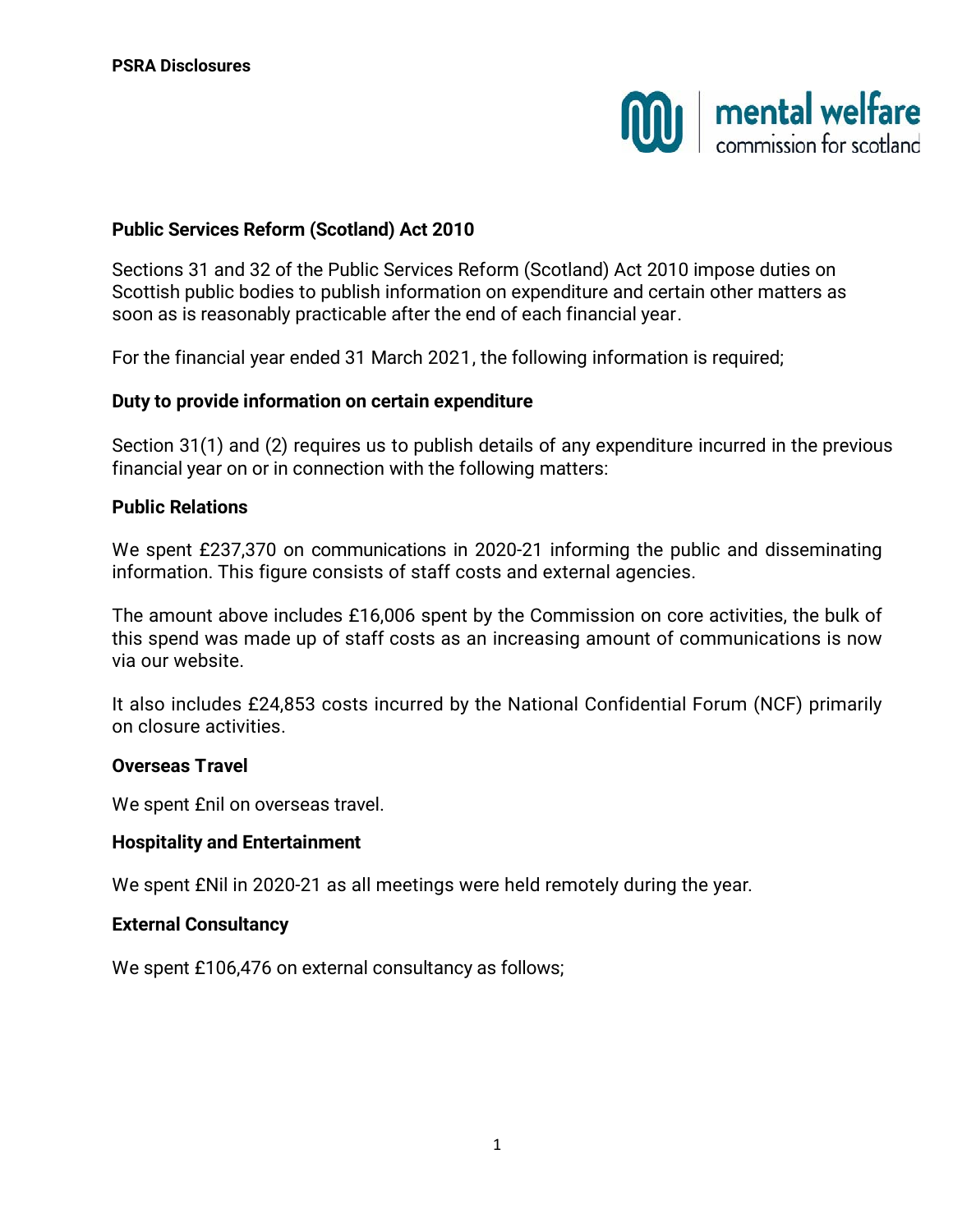| <b>Activity</b>            | Core             | <b>NCF</b> |  |
|----------------------------|------------------|------------|--|
| IT infrastructure review   | £ 4,099 £        |            |  |
| Organisational development | £36,504 £ 5,460  |            |  |
| Policy development         | £20,188 £ 40,225 |            |  |
|                            |                  |            |  |
|                            | £60,791 £ 45,685 |            |  |
|                            |                  |            |  |

# **Payments in Excess of £25,000**

## **Payments in excess of £25,000 made by the Mental Welfare Commission:**

| <b>Singular instance - Core</b> |                               |   |              |                |  |  |
|---------------------------------|-------------------------------|---|--------------|----------------|--|--|
| <b>Supplier</b>                 | Number of<br><b>instances</b> |   | <b>Value</b> | Type of spend  |  |  |
| <b>CSE-Servelec Limited</b>     |                               | £ | 45.246       | Software maint |  |  |
| Scottish Legal Aid Board        |                               | £ | 35,846       | Rent           |  |  |
| Scottish Legal Aid Board        |                               | £ | 35,846       | Rent           |  |  |
| Scottish Legal Aid Board        |                               | £ | 35,846       | Rent           |  |  |

| <b>Grouped instance</b> |  |                |                                                          |                          |                                                |                          |                                   |
|-------------------------|--|----------------|----------------------------------------------------------|--------------------------|------------------------------------------------|--------------------------|-----------------------------------|
| <b>Number</b>           |  | Total<br>Value |                                                          |                          |                                                |                          | Type of spend                     |
| 3                       |  |                |                                                          |                          | £                                              | $\overline{\phantom{a}}$ | Secondments                       |
| 4                       |  |                |                                                          |                          | £                                              | $\overline{\phantom{a}}$ | Office Furniture                  |
| 3                       |  |                | £                                                        | $\overline{\phantom{a}}$ |                                                |                          | <b>NCF Support line</b>           |
|                         |  |                | £                                                        | $\overline{\phantom{a}}$ |                                                | 37,538                   | <b>NCF Rent</b>                   |
| 6                       |  |                |                                                          | 31,846                   | £                                              | $\overline{\phantom{a}}$ | Software maint                    |
|                         |  |                |                                                          |                          |                                                |                          |                                   |
|                         |  |                | £ 72,349<br>£ 28,819<br>£ 26,636<br>£ 37,538<br>£ 31,846 |                          | <b>Core Value</b><br>£ 72,349<br>£ 28,819<br>£ |                          | <b>NCF Value</b><br>£ 26,636<br>£ |

## **Government Procurement Cards – transactions over £500**

The Scottish Government requires that from 1 September 2013 onwards, all public bodies will publish data on GPC transactions of £500 and above. The Commission publishes this data once annually.

These single transactions are as follows: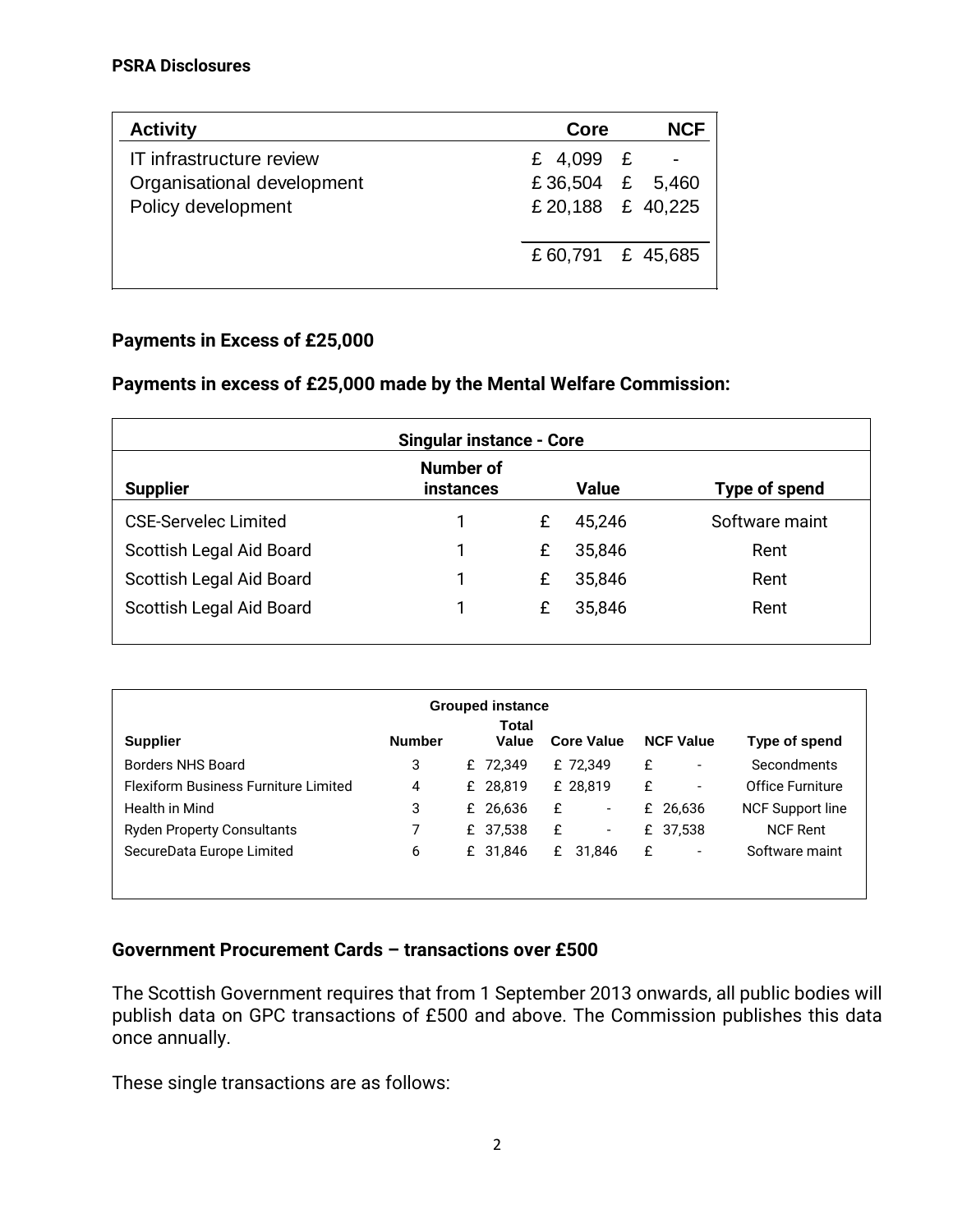#### **PSRA Disclosures**

| <b>Computer Software</b>   | £ | 602     |
|----------------------------|---|---------|
| <b>Computer Software</b>   | £ | 850     |
| Peripheral hardware        | £ | 886     |
| Telecoms                   | £ | 621     |
| <b>Computer Software</b>   | £ | 1,296   |
| Telecoms                   | £ | 668     |
| Courier services           | £ | 923     |
| Human Resources - Training | £ | 1,080   |
| Telecoms                   | £ | 668     |
|                            |   |         |
|                            |   | £ 7,593 |

## **Members or employees who received remuneration in excess of £150,000**

There are no employees or members in this category

### **Duty to Publish a Statement on Sustainable Economic Growth and Efficiency, Effectiveness and Economy**

Section 32(1)(a) of the Act place a duty on public bodies to publish a statement of the steps it has taken during the financial year to promote and increase sustainable growth and improve efficiency, effectiveness and economy through the exercise of its functions

## **Sustainable Economic Growth**

The Scottish Government has a [National Performance Framework](https://nationalperformance.gov.scot/) which gives Scotland's public services a common set of outcomes to work towards.

In any successful country, if all its citizens are to flourish, it is imperative that there are systems in place to safeguard the most vulnerable in society, those without a voice and those that may be detained or compelled to take treatment against their will. The Commission provides part of this essential function for Scotland. In particular our work contributes to the national outcomes on health and human rights

People with mental illness, learning disabilities and related conditions are at greater risk of being marginalised and of having their rights eroded. We safeguard those rights by ensuring compliance with mental health and incapacity legislation and by highlighting situations where existing legislation provides insufficient safeguards and/or appears incompatible with human rights law. During the year we:

• Processed 39,514 forms and other notifications relating to mental health and incapacity legislation.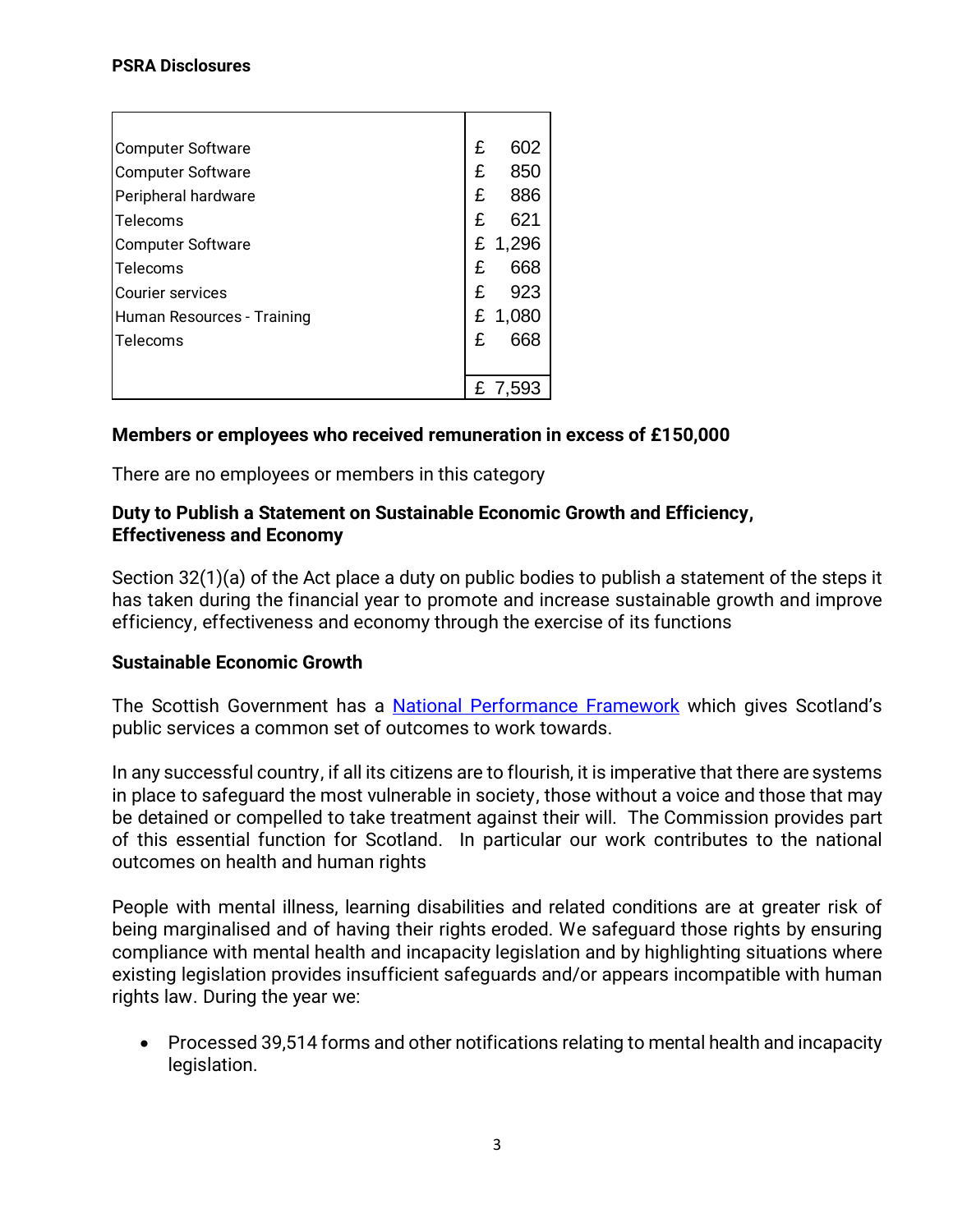- Published our monitoring report on the use of the Adults with Incapacity Act.
- Published two reports on how the Mental Health Act was used through the pandemic period
- Provided advice on the operation of mental health and incapacity legislation through our telephone advice service and other publications.
- Updated 13 good practice guides and 15 advice notes.

We have a major role to play in making Scotland healthier. People with mental illness, learning disability and related conditions have poorer physical health and a reduced life expectancy. By reporting on the care of individual people, we can help to address inequalities in health care and raise expectations of what can be done to help the people we see. Our investigations into deficiency of care and treatment of individuals result in significant learning points for services. Our visits to individuals result in action to address unmet needs and help to build a picture of service locally and nationally. Despite the restrictions placed on our visit programme during the year by the pandemic, we:

- Carried out 10 local visits reviewing the care and treatment of 73 individuals. After each local visit we make recommendations for improvement to services based on the individuals we see. We ask services to follow up on these recommendations.
- Progressed 27 investigation cases and followed up numerous cases which were resolved without formal investigations. Investigations are at many levels from a telephone call to a service to a more in depth investigation where we might interview individuals and staff involved. We cannot investigate every case that we hear about and so we concentrate our investigation work on issues that we believe there needs to be improvement across Scotland. The recommendations from our investigation reports are used by managers in health and social care to improve care and treatment for all the people of Scotland.

## **Efficiency, Effectiveness and Economy**

We are committed to demonstrating that our work provides value for money. This year we:

• continue to audit the advice given on the telephone advice line and our local visits. Results from these evaluations are fed back to the practitioners to improve practice and share any learning points.